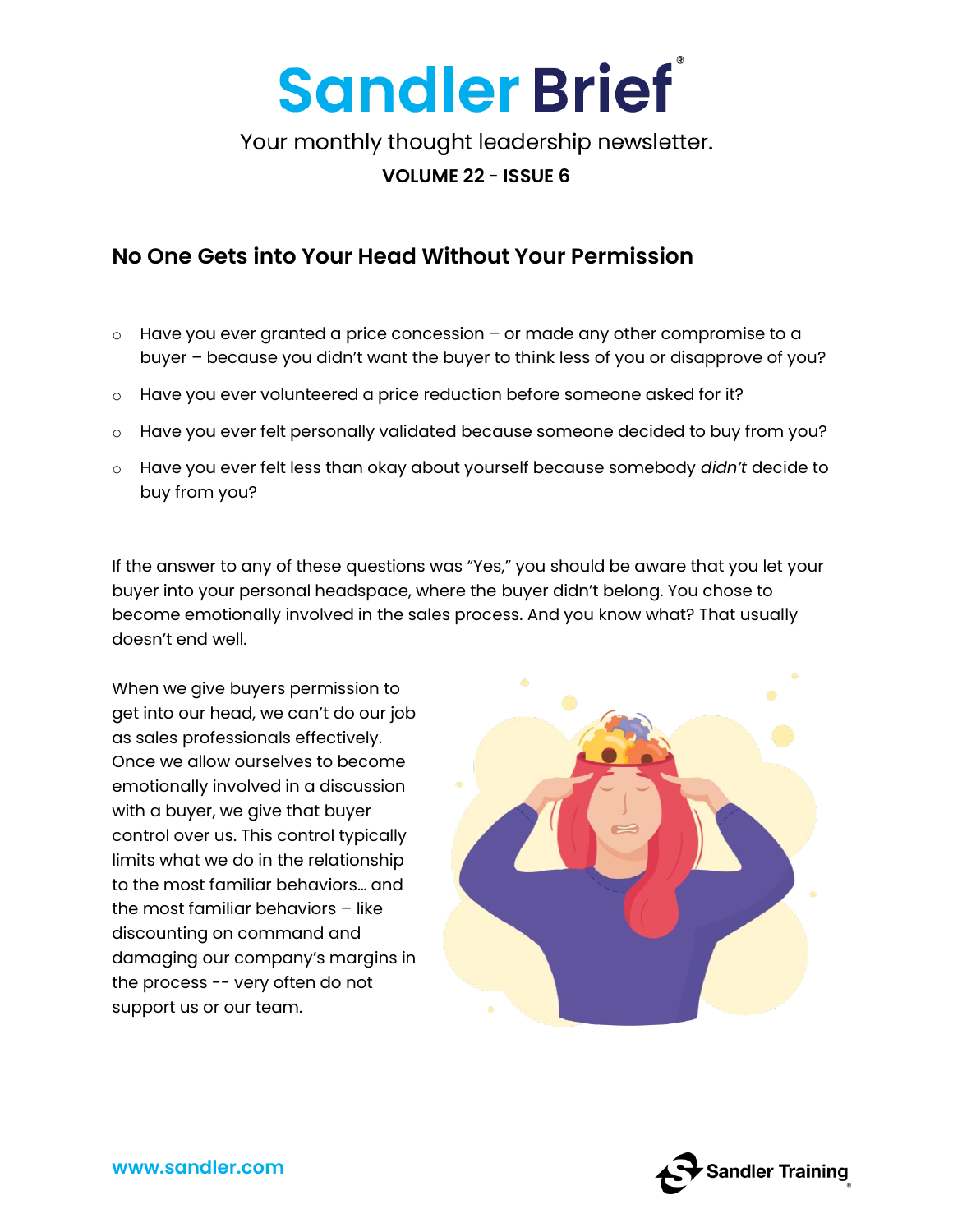# **Sandler Brief**

Your monthly thought leadership newsletter.

#### **VOLUME 22** - **ISSUE 6**

All too often, we give buyers permission to manipulate us. How? By allowing ourselves to become emotionally involved with the outcome of the sales call. Every time we see another person's decision about whether to buy as a measure of our worth as a person, we put ourselves at a strategic disadvantage. When our sense of self is invested in the outcome, it's much, much harder for us to perform the parts of our job that may push back against the buyer's comfort zone. For instance: asking a tough but fair question, then waiting for the answer … instead of nervously filling the gap in the conversation.

We may fill in that silence because we are accustomed, from long practice, to seeking approval and validation from buyers. Whether we realize it or not, we are granting them permission to get into our heads. And each time we do that, we're far less likely to make good choices.

David Sandler had a famous piece of advice he would share with salespeople who routinely gave buyers permission to get into their heads. He used to say: "Keep your belly button covered." That may sound like a strange piece of coaching to give to a professional salesperson, but the core idea, once you get your head around it, makes a whole lot of sense.

Think of it this way. Let's pretend your boss asks you to attend a meeting with a prospective buyer who represents, potentially, several hundred million dollars to your organization. Would you show up for that meeting in a skimpy bathing suit that showed off your belly button, and a lot of additional real estate too? No. Why not?

Because some things are personal. They just aren't meant to be shared in a professional setting. As professional salespeople, we have the right, and the duty, to draw a line between our private self and our public (professional) self. That's just as true when we are implementing our sales process as it is when we are deciding what to wear to a big meeting. We get to draw the line and defend the line that protects our personal self. And we get to choose *not* to let buyers manipulate us. We get to notice and step around the trap of looking to the buyer for approval or validation.

If a buyer tries to manipulate us, and succeeds, that's not on the buyer. It's on us! Why? Because we made the mistake of letting that buyer into our head. If we'd kept our belly button covered, we would not have gotten manipulated.